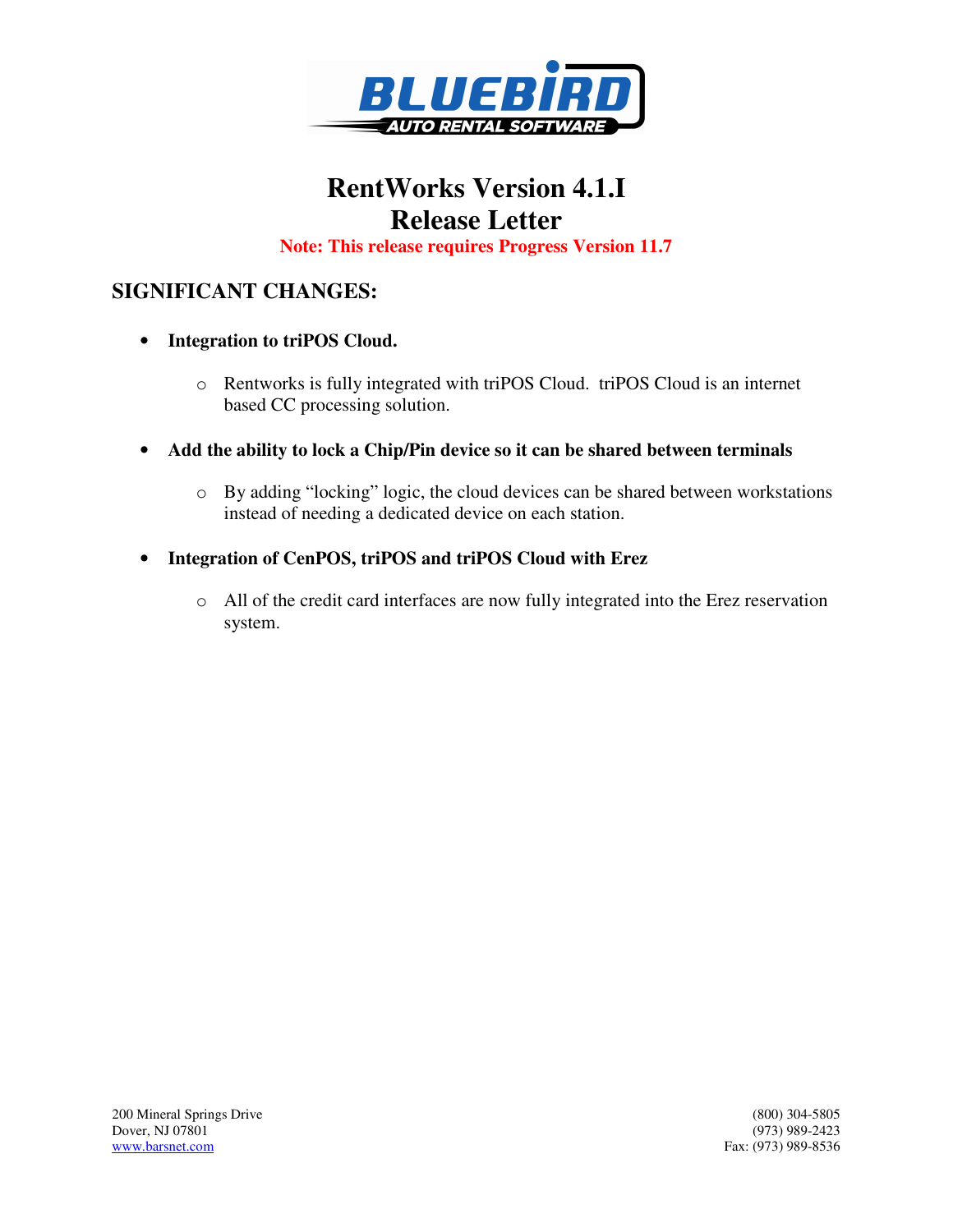## **Descriptions of SARS addressed, in order of impact:**

#### **Program SAR Brief Description**

## **Level 1**

| <b>CCPRO</b> |       | 10859 Integration to triPOS Cloud.                                  |
|--------------|-------|---------------------------------------------------------------------|
| <b>CCPRO</b> |       | 10921 Add the ability to lock a Chip/Pin device so it can be shared |
|              |       | between terminals                                                   |
| <b>CCPRO</b> | 10989 | Integrate CenPOS and triPOS credit card processing with Erez.       |
| <b>CCPRO</b> |       | 11003 Integrate triPOS Cloud credit card processing with Erez.      |

#### **Level 2**

| Maintenance | 10880 | Allow hosted solutions CC payments during Cash<br>Receipts      |
|-------------|-------|-----------------------------------------------------------------|
| Maintenance | 10927 | Create user security questions to unlock their own<br>accounts. |

#### **Level 3**

| Claims      | 10932 | Claims with more than one vehicle on them can only be looked<br>up by the first vehicle.                |
|-------------|-------|---------------------------------------------------------------------------------------------------------|
| Counter     | 2704  | Allow a Bad renter on a contract only with the new privilege                                            |
| Counter     | 10870 | Want to have future coverages applied to reservations when<br>check-out date is in the effective range. |
| Maintenance |       | 11009 Non-rev tickets will now check for maintenance alerts.                                            |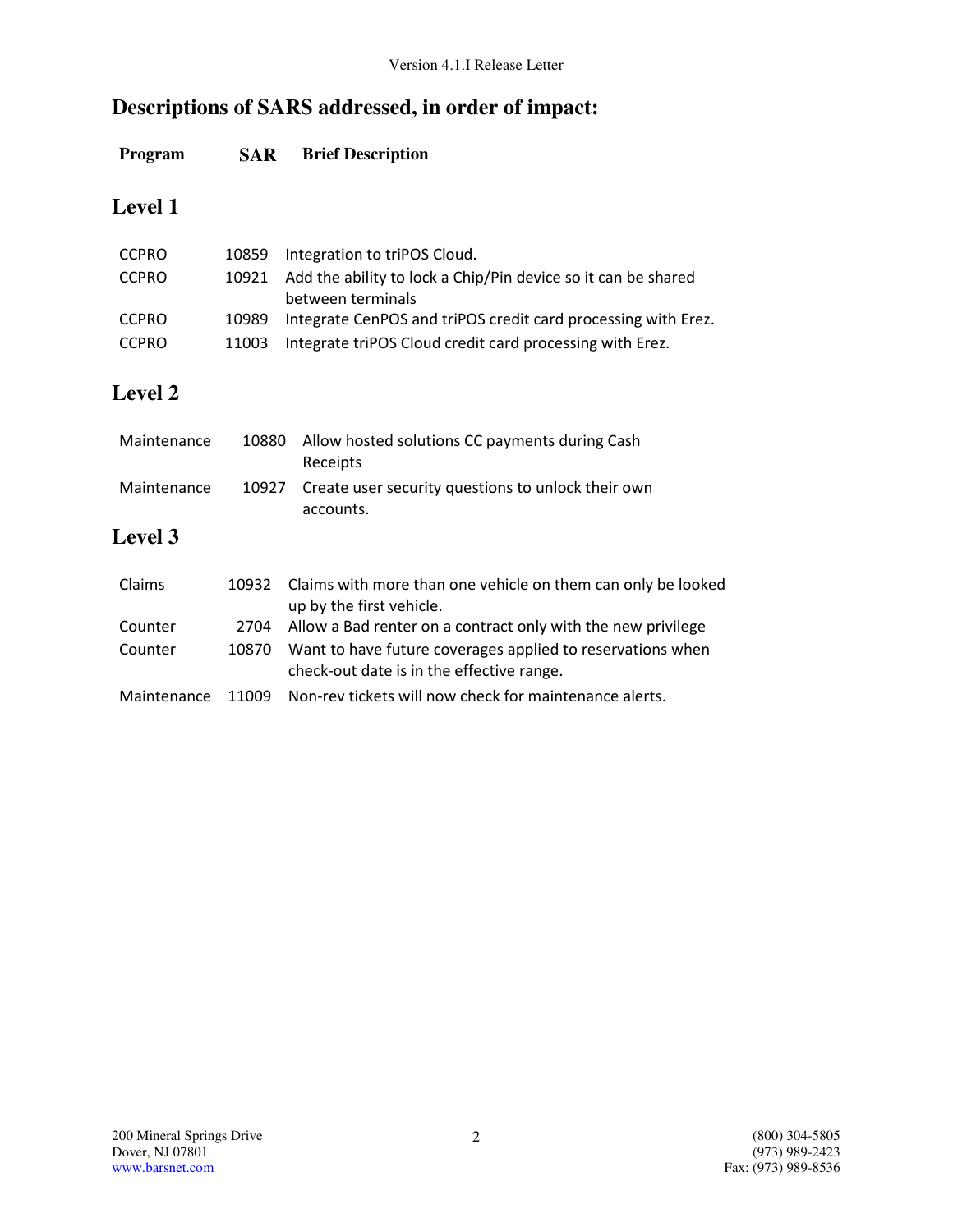#### **All SARS addressed**

- SAR# Description
- 2704 Allow a Bad renter on a contract only with the new privilege
- 2704 Drivers tab was wrongly requiring DOB entry and charging Under age fee
- 8279 When using Incremental Sales with no misc fees setup generates an error.
- 9788 Rate browser glitch in local company maintenance.
- 9817 Multi-tenant DB support
- 10543 Do not allow a class change once it has been used.
- 10767 Use special events to lower the utilization ONLY in the OTA API with CF R1023 active.
- 10819 Rate lookups may return the rate-code of the last associated rate, and not the primary rate.
- 10821 Early/Late termination fee update
- 10830 Reservation field /PRQ is a better choice then /APT for creating a rate package when no other rates were present.
- 10832 Trim rate code out string to 8 characters
- 10859 Integration to triPOS Cloud credit card processing.
- 10863 Default fuel type on reservations, does not match the fuel type of the defaulted class.
- 10868 Correct the behavior of CF A1052 and A1127, emailing contracts
- 10870 Have future coverages applied to reservations when check-out date is in the effective range.
- 10871 Erez user-defined fields only allows for one defined field.
- 10878 Incremental sales profile exclusions are not handled correctly during check-in.
- 10880 Allow hosted solutions CC payments during Cash Receipts
- 10882 Add the PRINT option to the menu definition of Audit log inquiry and EDI log inquiry.
- 10884 Customer is using Remote App, so all processing is done on the server. Log file is shared 10885 Avis reservations special car classes use /MCA as 1st letter of class, and /SCA as 2nd let
- Avis reservations special car classes use /MCA as 1st letter of class, and /SCA as 2nd letter. When /MCA in transmission then /CAR information is ignored.
- 10889 Manually entered non-existing rates are placed on the contract.
- 10891 Enhance the OTA\_VehModify API to create payments/deposits.
- 10892 Don't apply a modification charge when the check-in location differs from the due location.
- 10901 Create a contract/reservation audit log entry when a reservation is assigned to or removed from a unit.
- 10902 New interface for RBC. The old dll is being replaced by a direct call to RBC Web Service.
- This effects DTAG/Canada and all Canadian Thrifty licensees.
- 10903 OTA\_VehRes is not assigning the correct added-by employee when coming from a local (non-broker) request.
- 10904 OTA\_VehAvailRate requests are taking too long and brokers are dropping the requests.
- 10905 Some issues with looking up Auto/Mate customers. Sometimes get error message about Property 'phones' was not found.
- 10906 When CC processor = Traderoot. This processor drafts paid deposits upon check-in. Set DraftDate and PBData to avoid auto-draft with traderoot CC processor.
- 10909 In production environment, the cfg\rbcws.ini file is not found since the program is looking in the RentWorks\_Cust folder set and not the current program set.
- 10910 Records exist at Vantiv, but show as voided in RentWorks
- 10911 Reprinting of Rollover invoice by period
- 10917 Parse CC expiration date from the /CEX parameter
- 10920 Trucks are getting assigned the wrong owning location.
- 10921 Add the ability to lock a Chip/Pin device so it can be shared between terminals
- 10922 Customer lookup browser gets data from another tab.
- 10923 Some Progress procedure libraries are not distributed with runtime licenses. Add logic to register required .pl filed from controls folder to propath if they are not already in propath.
- 10924 Hertz radius build export has incorrect date format.
- 10925 Prevent back-dating reservations. New privilege to override.
- 10927 Create user security questions to unlock their own accounts.
- 10927 Security questions at login time
- 10929 Travel Agent's name and address when sent are not getting populated in RentWorks.
- 10930 When the A/R Aging report breaks in the middle of a compnay listing, the header on the next page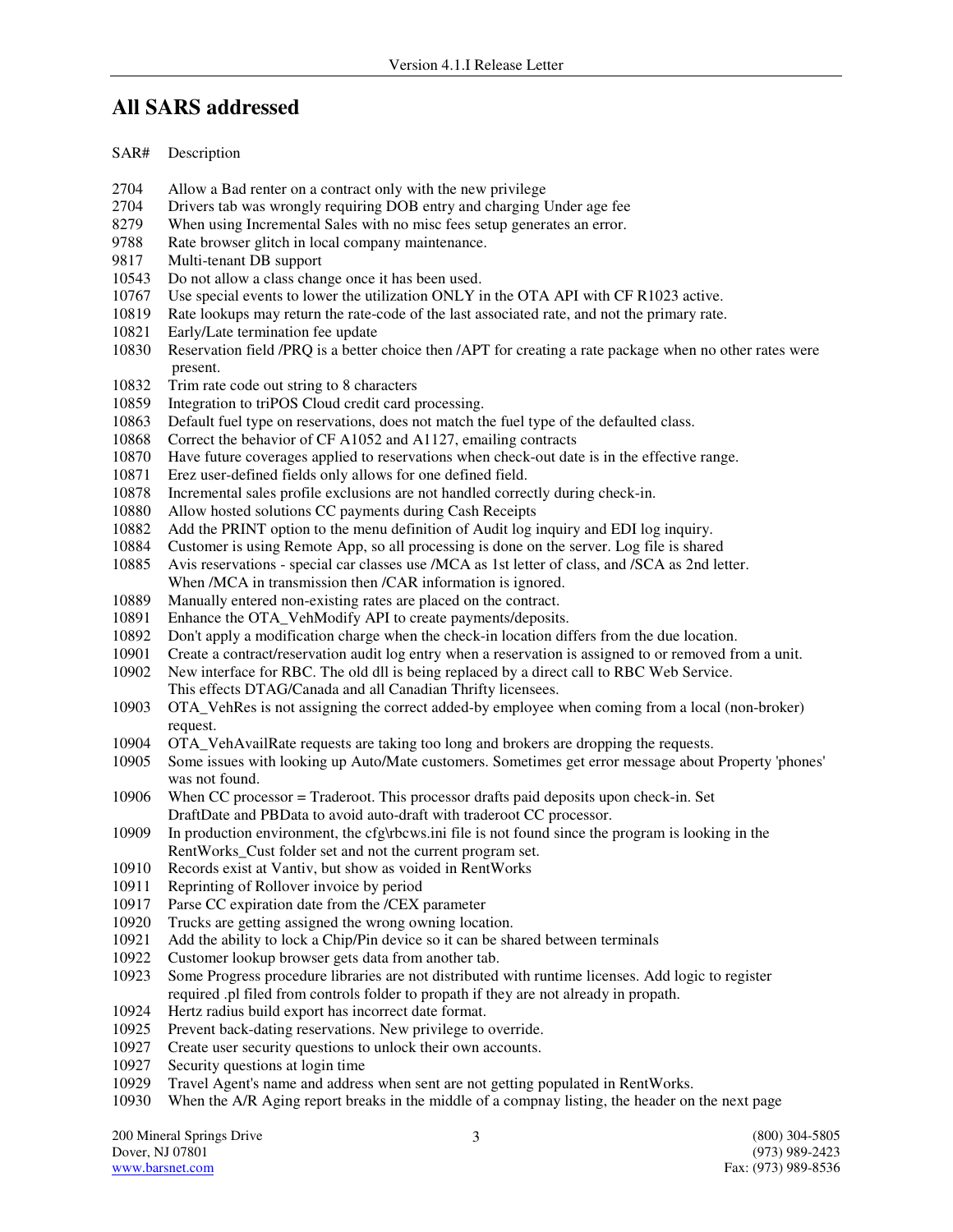has the previous company name in it.

- 10932 Claims with more than one vehicle on them can only be looked up by the first vehicle.
- 10933 You can refund ANY amount to an "on-file" CC token without it being used on the contract.
- 10934 Add rate code "WKND" to set of rate codes used in calculating Walk-Ups.
- 10951 A class specific misc charge set to auto apply is not added to the contract.
- 10953 Filter voucher number for only numeric values.
- 10954 Change security question logic to store data in employee table vs. Prefs
- 10955 The errors returned on a failed journal post are not complete.
- 10956 The Location lookup is using the wrong custom feature.
- 10957 The Automate web service is not showing driver's license info
- 10965 When unmasking a CC, the message says it is not masked.
- 10967 When importing referrals, some records produce "Entry 0" errors.
- 10970 Mismatched parameters passed to mrateadjcopy.
- 10976 Add a notification in contract modify if a contract has been closed via a Hand Held device (or RWMobile).
- 10977 Need DBR Date as last column.
- 10978 Add phone number to A/R report (printed and excel)
- 10981 Fix problems with processing HCC payments introduced with last update.
- 10982 Erez availability issue, procedure not found message.
- 10982 Availability calculations with "include repairs" should factor in repair orders and non-revenue movement tickets. When editing ROs and non-revs, update the AvailCount table
- 10983 Allow contracts posted in Automate to be posted in RentWorks, even when other RAs may not have posted correctly in Automate
- 10984 Display issue in contract MODIFY when using multiple Credit Cards on a contract.
- 10987 Speed up the AvailCount build by storing the numbers in a temp table before copying back to the database.
- 10989 Integrate Erez with triPOS
- 10990 The Rate Rules List report does not show any included charges.
- 10993 Reposition login screen to Center
- 10994 Erez reservation for 12:30am are being sent as 12:30pm.
- 10996 Fuel slider charge is not being taxed correctly on a closed contract.
- 10997 Missing cc expire date on RAs where Tour pays everything. Need cc info in order to charge for any late fees added.
- 10999 Create a method to download payment records from Vantiv that are missing in RW
- 11000 In contract checkout or modify the vehicle is not re-qualified for the new dueback date of the contract with regards to grounding date.
- 11003 Do not store hosted payments HTML template on the clients.
- 11004 Message "The charges have been reapplied." happens way too often.
- 11009 Have non-rev ticket entry check for maintenance alerts when adding the vehicle to the ticket, just like counter does.
- 11015 In Class Summary mode, the LPR output to terminal and Excel are very different when the SAME parameters are used.
- 11017 When calculating customer's portion of a tour contract, if any, of extra charges (Rcmifts), grace period is not considered.
- 11018 Rate adjustment tool does not allow you to JUST change the on-Sale flag and save.
- 11021 Revenue splits in WLB contracts not working.
- 11023 Silver Bullet reservation processing cannot find the DTD file since Progress 11.6.
- 11024 The WLB revenue download does have a PREPAY-GAS-INDICATOR.
- 11029 A zero dollar CC payment/deposit record is created when selecting hosted solutions.
- 11030 For critical error email alerts use support@barsnet.com otherwise use notifications@barsnet.com for non-critical email notices.11031 Utility to correctly recreate a deleted misc fee or charge.
- 11037 Add more brokers to the OTA AP.
- 11038 Budget sends rates that they label "mini-lease" rates. They use the /RT2 ... /RT6 fields as monthly rates.
- 11041 When the booking date range disqualifies a rate, the log message doesn't show the date range; it shows integer numbers instead.
- 11042 Drop charges are not working correctly in RentWorks Mobile
- 11043 System tasks can be run multiple times concurrently. The user can manually start a system task while the main task job is already running.